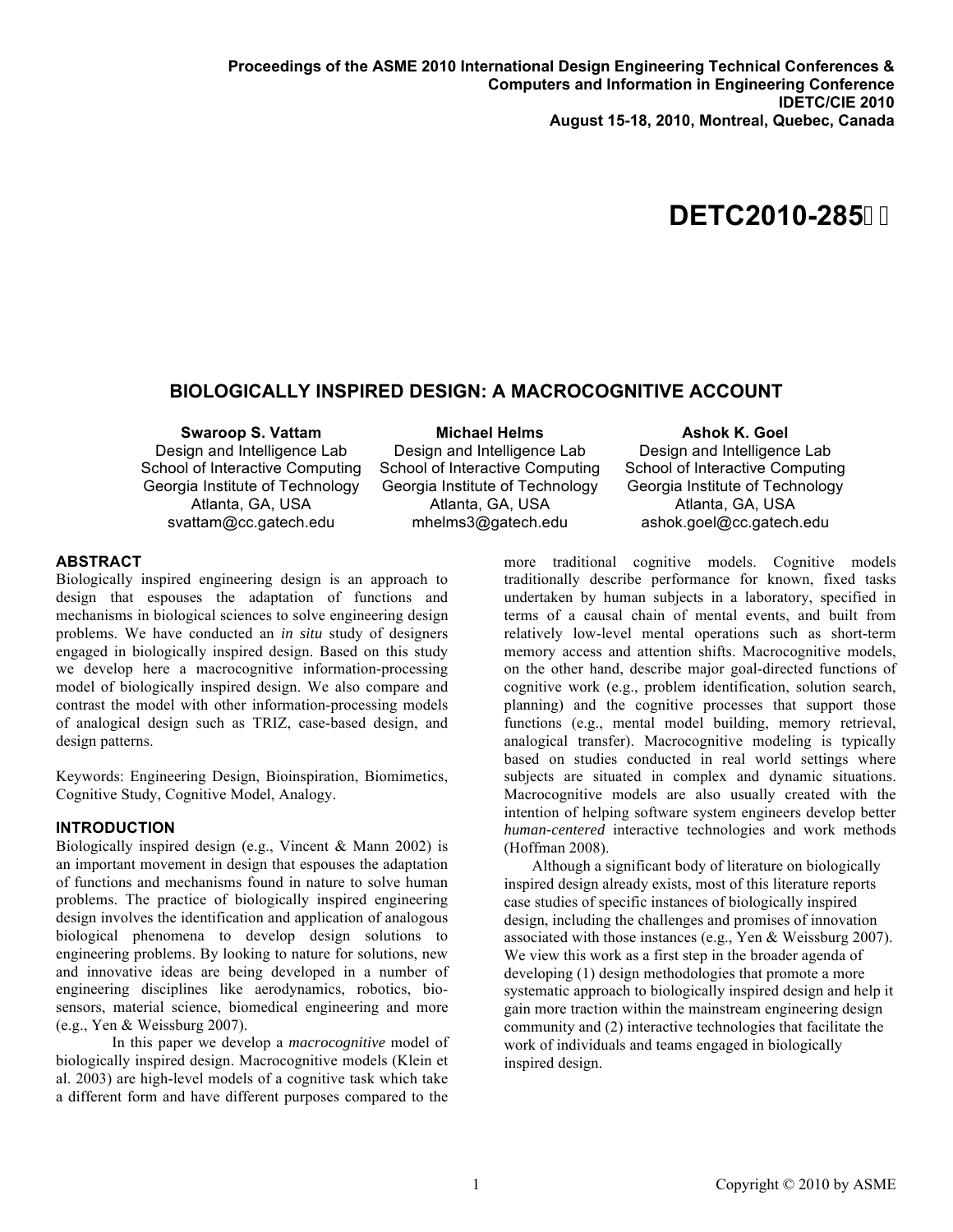Table 1: A sample of biologically inspired design problems and solutions documented in the study (adapted from Helms, Vattam & Goel 2009).

| Project                | Design                                      | Inspiration                    | <b>Design</b> | Design   |
|------------------------|---------------------------------------------|--------------------------------|---------------|----------|
|                        |                                             |                                | approach      | type     |
| Abalone                | A self-healing bullet-proof vest<br>that    | Material of abalone shell      | Solution-     | non-     |
| Armor                  | combines the qualities of strength and      | (nacre)                        | driven        | compound |
|                        | toughness                                   |                                |               |          |
| <b>Traffic Control</b> | A traffic system that reduces congestion on | Traffic load-balancing in ant  | Problem-      | non-     |
|                        | urban roads                                 | colonies                       | driven        | compound |
| Shell Phone            | Cell phone case that is tough and resistant | Material of abalone shell      | Solution-     | non-     |
|                        | to everyday wear and tear                   | (nacre)                        | driven        | compound |
| BioFilter              | Portable, stand-alone, home air filtration  | Adhesive properties of spider  | Problem-      | compound |
|                        | system                                      | silk + porous properties of    | driven        |          |
|                        |                                             | diatoms                        |               |          |
| <b>BriteView</b>       | Electronic display that is resistant<br>to  | Hummingbird<br>feathers<br>$+$ | Solution-     | compound |
|                        | drowned illumination in bright sunlight     | Morpho butterfly wings         | driven        |          |
| Eye in the Sea         | Underwater micro-bot with stealthy motion   | Copepod locomotion + squid     | Solution-     | compound |
|                        |                                             | locomotion                     | driven        |          |
| InvisiBoard            | Surfboard that does not produce silhouette  | Counter-illumination           | Problem-      | compound |
|                        | when seen from underwater to prevent        | mechanism in pony fish +       | driven        |          |
|                        | shark attacks                               | photo-capture mechanism in     |               |          |
|                        |                                             | Brittle star                   |               |          |
| iFabric                | A thermally responsive and adaptive fabric  | Bee hive material + blood      | Problem-      | compound |
|                        | for clothing that provides thermoregulation | circulation system of arctic   | driven        |          |
|                        | for the wearer                              | wolves                         |               |          |
| RoboHawk               | Aerial bomb detection device                | Chemical sensing in dogs $+$   | Problem-      | compound |
|                        |                                             | scent tracking movement of     | driven        |          |
|                        |                                             | sea gulls                      |               |          |

The development of interactive environments for aiding biologically inspired design is a growing trend in design computing (e.g., Chakrabarti, et al., 2005; Shu, Stone, McAdams & Greer 2007; Vincent et al. 2006; Chiu & Shu 2007; Sarkar & Chakrabarti 2008; Nagel et al. 2008). In contrast to this existing literature, we want to ground our work on interactive biologically inspired design in cognitive studies from start. Through the present work, we wish to contribute to the relatively small but growing body of literature (e.g., Linsey, Wood & Markman 2008; Mak & Shu 2008; Helms et al. 2008; Vattam, Helms & Goel 2008; Helms, Vattam & Goel 2009; Vattam, Hemls & Goel 2009) that investigates biologically inspired design from a cognitive perspective.

Our approach for developing a high-level cognitive model of biologically inspired design employs two strategies: (1) conduct *in situ* studies of design processes and products of designers engaged in biologically inspired design, grounding our model in data obtained from the real world, and (2) use existing cognitive and AI models as lenses to examine the processes of biologically inspired design. Our earlier papers (e.g., Vattam, Helms & Goel 2008; Helms et al. 2008; Helms, Vattam & Goel 2009; Vattam, Helms & Goel 2009) describe detailed findings from cognitive studies of biologically inspired design. In contrast, this paper develops a macrocognitive information-processing model of biologically inspired design based on those findings. In the first part of this paper, we will briefly summarize the main findings from the cognitive studies because they form the basis for the subsequent analysis. In the second and main part of the paper, we will compare the processes of biologically inspired design

with existing cognitive and AI models of analogical design, and develop a macrocognitive model of biologically inspired design. Finally, we will compare this model against other relevant models of analogy-based design.

## **BIOLOGICALLY INSPIRED DESIGN: INITIAL STUDY**

This section briefly summarizes our findings about the practices and products of biologically inspired design through *in situ* studies of designers engaged in biologically inspired design. These findings form the basis for our subsequent macrocognitive analysis. Helms, Vattam & Goel (2009) provides a more detailed account of these studies.

## **The Context of the Study**

ME/ISyE/MSE/PTFe/BIOL 4803 is a project-based undergraduate class, in which 45 students, 41 of whom were seniors, work in small teams of 4-5 designers on assigned projects. The class was interdisciplinary, composed of 6 biologists, 25 biomedical engineers, 7 mechanical engineers, 3 industrial engineers, and 4 from other majors. The projects involve identification of a design problem of interest to the team and conceptualization of a biologically inspired solution to the identified problem. Each team wrote a 15-20 page report and made an oral presentation near the end of the semester. In Fall 2006, ME/ISyE/MSE/PTFe/BIOL 4803 was jointly taught by six faculty members from Georgia Tech's Schools of Biology, Chemistry, Mechanical Engineering, Industrial & Systems Engineering, and Polymer, Textile and Fiber Engineering. The course also included guest lectures by several prominent researchers from other schools.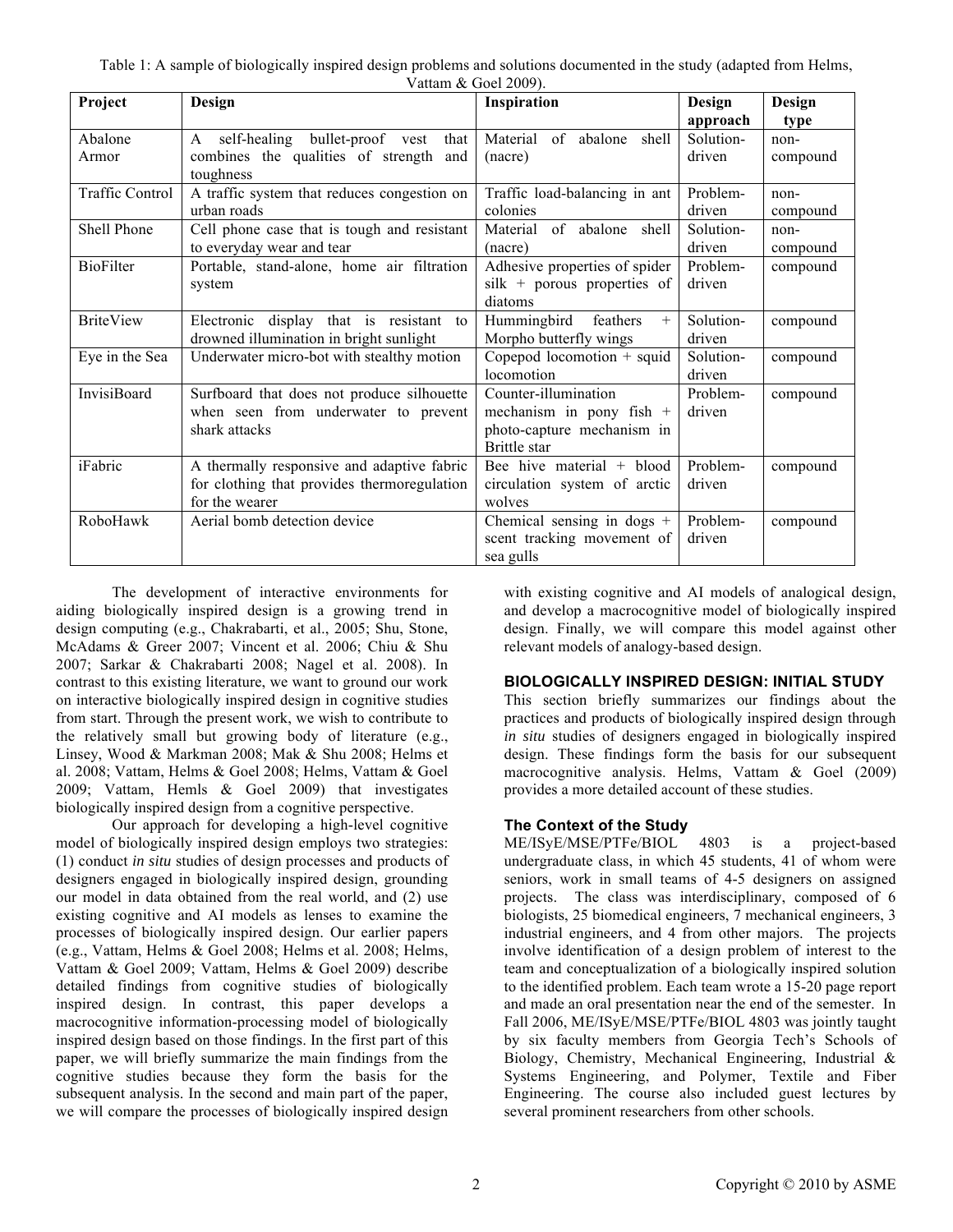

Figure 1: Observed biologically inspired design processes. (a) Problem-driven process, (b) Solution-driven process (adapted from Helms et al. 2008).

The ME/ISyE/MSE/PTFe/BIOL 4803 class was structured into lectures, found object exercises, journal entries, and a term design project. Most lectures focused on exposing the designers to existing biologically inspired design casestudies. Other lectures were devoted to the design processes involved in biologically inspired design work: reframing engineering problems in biological terms, functional analysis of a problem, optimization, and the use of analogy in design. Some lectures posed problems for the students to solve in small group exercises.

The focal point of our data collection was the semester-long design projects. Each design project grouped an interdisciplinary team of 4-5 designers together based on interest in similar problems or solutions. Each team had at least one designer with a biology background and a few from different engineering disciplines. Each team identified a problem that could be addressed by a biologically inspired solution, explored a number of solution alternatives, and developed a final solution design based on one or more biologically inspired designs. The teams presented their final designs during the last two weeks of class and submitted a final paper, which combined represented a majority of their semester grade. Table 1 highlights the nine design projects in the Fall 2006; the third and fourth columns in the table are explained in the next subsections.

## **Selected Findings**

Here we provide a summary of selected findings from the above study, focusing only on findings that are directly relevant to the development of our information-processing model of biologically inspired design. (One potential issue associated with the classroom context we have chosen to study is how truly does it reflect a "naturalistic" setting of biologically inspired design. While we acknowledge this issue, we also think that it is reasonable to assume that this particular classroom context represents a microcosm of a real biologically inspired design setting for two reasons: (1) the project-based nature of the class where the students work on one serious project the whole term, and (2) the involvement of "real" biologically inspired designers as mentors. In the future, our observational studies will need to include design laboratories and other professional settings.)

**Biologically inspired design processes:** We observed the existence of two high-level processes for biologically inspired design based on two different starting points – *problem-driven* and *solution-driven* process. As depicted in Figure 1(a), in a problem-driven approach, designers identified a problem which formed the starting point for subsequent problem-solving. They usually formulated their problem in functional terms (e.g., stopping a bullet). In order to find biological sources for inspiration, designers "biologized" the given problem, i.e., they abstracted and reframed the function in more broadly applicable biological terms (e.g., what characteristics do organisms have that enable them to prevent, withstand and heal damage due to impact?). They used a number of strategies for finding biological sources relevant to the design problem at hand based on the biologized question. They then researched the biological sources in greater detail. Important principles and mechanisms that are applicable to the target problem were extracted to a solution-neutral abstraction, and then applied to arrive at a trial design solution.

As depicted in Figure 1(b), in the solution-driven approach, on the other hand, designers began with a biological source of interest. They understood (or researched) this source to a sufficient depth to support extraction of deep principles from the source. This was followed by finding human problems to which the principle could be applied. Finally they applied the principle to find a design solution to the identified problem.

**Compound analogical design:** We found that biologically inspired design often (in 66% of the observed projects) involved compound analogies in which a new design concept was generated by composing the results of multiple cross-domain analogies (Vattam et. al., 2008). This process of compound analogical design relies on an opportunistic interaction between two processes: problem decomposition and analogy. Of course, that designers decompose a large, complex design problem into smaller, simpler problems is not a new finding. Equally unsurprising is the fact that designers use analogies to generate new designs. However, an interesting aspect of biologically inspired design that we noted was how these two processes interacted and influenced each other, resulting in generation of a compound solution: the overall solution is obtained by combining solutions to different parts of the problem where the solution to each part is derived from a different (biological) source. For example, in the InvisiBoard project (see Table 1) the design goal was to conceptualize surfboard technology that prevented the formation of the surfboard silhouette to prevent hit-and-run shark attacks. The final solution was a combination of (1) the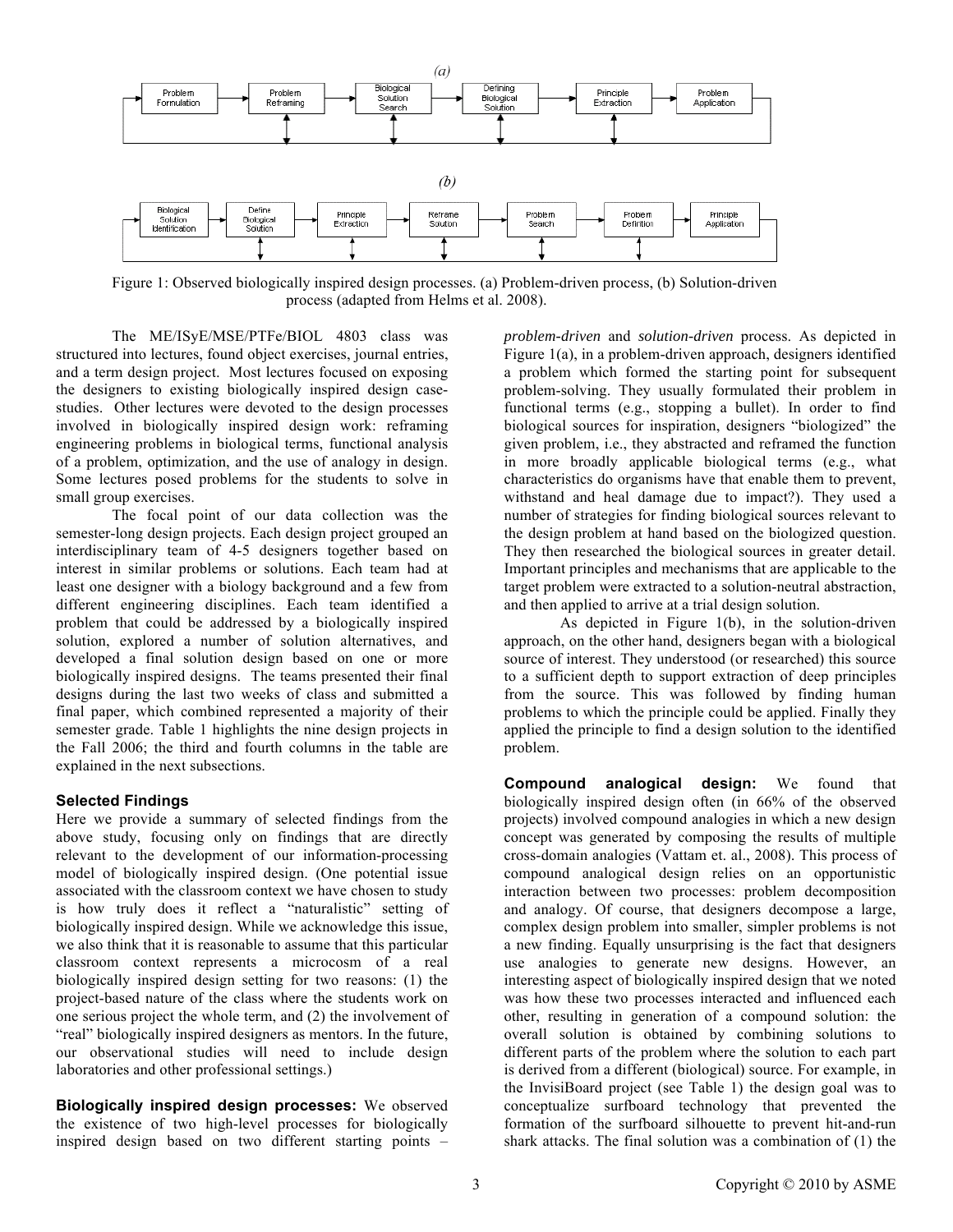concept of ventral light glow (inspired by *pony fish*) that gives off light proportional to the ambient surface light for the purposes of counter-illumination and (2) the principle of photo-reception from surrounding light in the *brittle star* (echinoderms that are closely related to starfishes) for providing the counter-illumination rather than having to use energy to self-produce light.

In another example of compound analogical design, the BriteView project (see Table 1), the goal was to design a display screen that was resistant to drowned illumination in bright sunlight. The final solution was generated, as illustrated in Figure 2, by i ncorporating the following design concepts: (1) a thin-film structure composed of alternating layers of materials with different refractive indices to achieve iridescence and (2) a variable air gap that can be changed to reflect red, green or blue wavelengths. The former was inspired by structural coloration principles used in hummingbird plumage. The latter was inspired by t he behavior of light within the air gaps found among nanostructures lining the Morpho butterfly wings.



Figure 2: Design trajectory of one of the projects that exemplify compound analogical design (adapted from Vattam, Helms & Goel 2008).

**Analogical design with multi-modal representations:**

We observed that designers consistently used a combination of textual descriptions, pictures, graphs, and mathematical representations throughout the design process. These representations span not only multiple modalities (textual,

diagrammatic, and pictorial) but also multiple levels of abstraction (pictures and diagrams of specific structures or parts of a biological system, to graphs and mathematical equations representing more abstract processes). Further, the use of multi-modal representations extended across disciplinary and level-of-experience boundaries.



Figure 3: An example of the use of multi-modal representations obtained from design journals. (a) Filtering mechanism in Zebra mussel. (b) Conceptual model of a filtering mechanism inspired by the mussel.

This suggests that the rich representations the designers use are multimodal in nature and are organized at different levels of abstraction. One instance of this can be seen in the examples from the BioFilter project (see Table 1) presented in Figures 3a and 3b. This figure, reproduced from the designers' journal, gives us insight into some of the knowledge requirements for successful biologically inspired designing. The biological source (on the left) and the design solution (on the right) are both represented using a combination of textual and pictorial representations, and thus are multimodal. Additionally, the representations are explicitly capturing: (1) the relationship between the biological function and the biological mechanisms that achieves that functions on the one hand, and the engineered function and the engineered mechanisms for achieving that function on the other hand, and (2) the affordances and constraints posed by t he physical structures for enabling the mechanisms in both biological and engineering designs. Designer's extensive use of multimodal representations also suggests that information represented in different modalities have their own unique advantages for analogy-making during biologically inspired design. A cognitive model of biologically inspired design should account for how knowledge represented in different modalities affords and constrains analogical reasoning in the context of design.

## **ANALOGICAL DESIGN AND BIOLOGICALLY INSPIRED DESIGN**

The vast literature on de sign computing contains many macrocognitive information-processing models of design (e.g., Alexander, Ishikawa & Silverstein 1977; Altshuller 1984; Chandrasekaran 1990; Brown & Chandrasekaran 1989; Gero & Kannengiesser 2004; Campbell, Cagan & Kotovsky 2003; Tomiyama et al. 1989; Goel 1997; Goel & Bhatta 2004; Pahl & Beitz 1996; Suh 1990; However, since biologically inspired design is fundamentally analogical in nature, in this paper we focus on information-processing models of analogical design. In this section, we first summarize a generic informationprocessing model of analogical design. We will then elaborate this generic model to incorporate our findings presented in the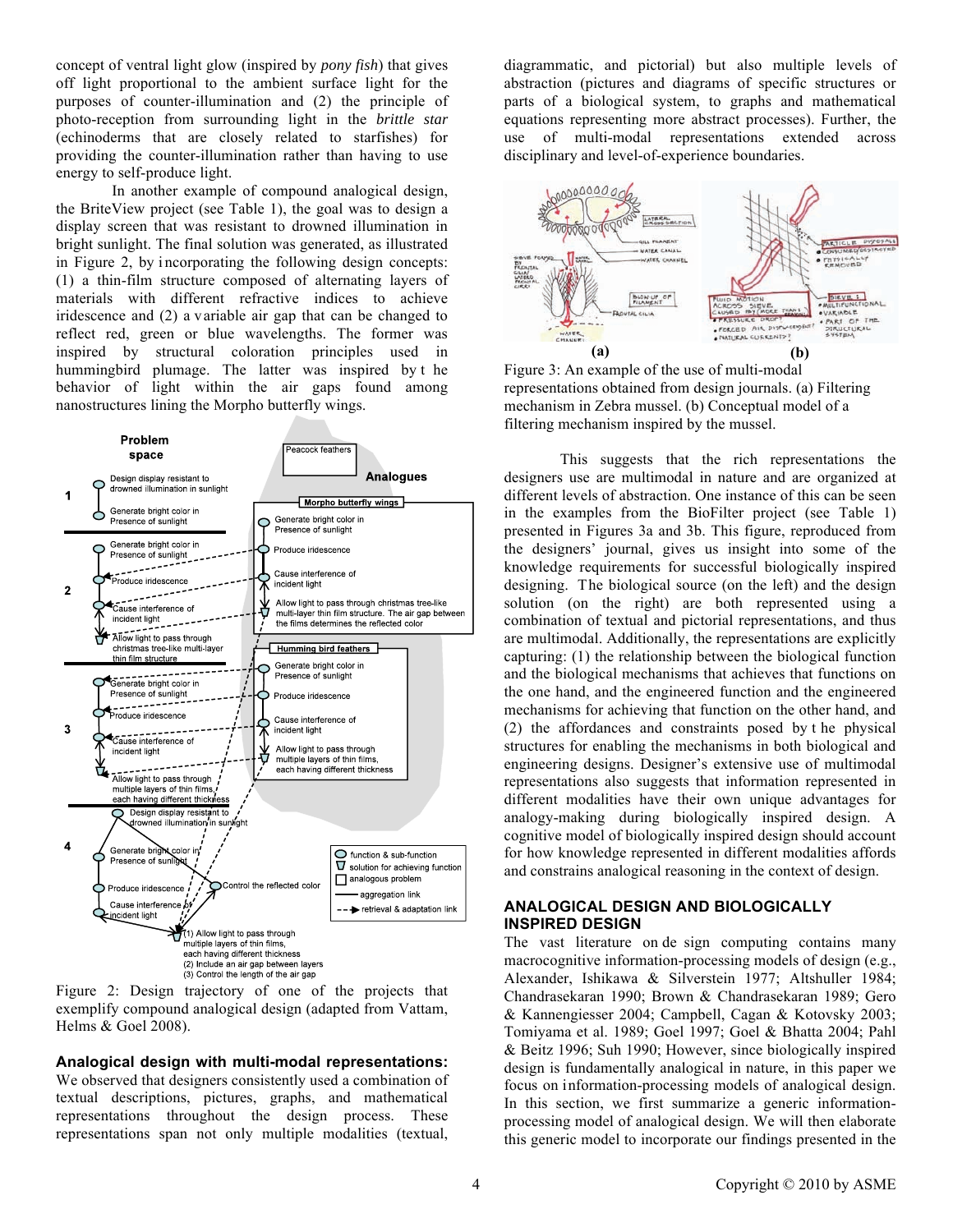previous section to obtain an information-processing model of biologically inspired design.

## **A generic model of analogical design**

Figure 4 illustrates a generic information-processing model of analogical design that is consistent with informationprocessing models of analogical reasoning in general (such as Clement 2008; Falkenhainer, Forbus & Gentner 1989; Gentner, Holyoak & Kokinov 2001; Goel 1997; Hofstadter 1995; Holyoak & Thagard 1996; Kolodner 1993; Maher & Pu 1997; Nersessian 2008; Winston 1979). The overall *task* is design (see Figure 4). This is accomplished by using the *method* of analogical reasoning. The analogical design method sets up further *subtasks* like retrieval of a source analogue, mapping and transfer of relevant knowledge across source and target to obtain the new solution, and evaluation and storage of the new solution (see Figure 4). Each subtask (e.g. retrieval) might, in turn, be accomplished by one of several methods (e.g. feature-based similarity matching for retrieval). *Knowledge*, here, refers to the knowledge inputs and outputs associated with the processing of each task, subtask or a method. For example, the knowledge associated with the subtask of transfer includes what may get transferred between the source and the target design situations; this can include, among others, elements of a previous design like components and relationships between components.



Figure 4: A generic model of analogical design

## **A Model of Biologically Inspired Designing**

Our biologically inspired design model is based on the above generic model of analogical design, but will extend the generic model to incorporate the three key findings from our study described above: (i) problem-driven and solution-based design, (ii) compound analogies, and (iii) multi-modal representations.

**Incorporating problem-driven and solution-driven methods:** Earlier we identified two processes followed by designers engaged in biologically inspired design, suggesting two *methods* for the *task* of biologically inspired design: the problem-driven and solution-driven methods. These methods should incorporate tasks that were noted in their respective processes, depicted in Figure 1. The problem-driven method incorporates the design subtasks: problem formulation, problem reframing, biological solution search, defining biological solution, principle extraction and principle application. Similarly, the solution-driven method incorporates the design subtasks: defining biological solution, principle extraction, solution reframing, problem search, problem definition and principle application.

As one might expect, there are correspondences between many of the subtasks in the generic analogical design model and the subtasks in our observed biologically inspired design process models (see Figure 5). For example, the "biological solution search" in the problem-driven method and "problem search" task in the solution-driven method corresponds to the "retrieval" subtask in the generic analogical design model. The aggregate of "defining biological solution," "principle extraction" and "principle application" subtasks in the problem-driven method corresponds to the "mapping" and "transfer" subtasks; similarly, the aggregate of "problem definition" and "principle application" tasks results in mapping and transfer between source and target design situations.

On the other hand, there are elements of our observed biologically inspired design processes that are not addressed by the general analogical design model. There are sets of subtasks that are considered preparatory to the subtasks of retrieval, mapping and transfer that follow. These include "problem abstraction" and "solution abstraction" in the problem-driven and solution-driven processes respectively (see Figure 6).



Figure 5: Correspondences between (a) problem-driven and (b) solution-driven processes and the generic analogical design model



Figure 6: A generic biologically inspired design model after incorporating the two process models

**Incorporating compound analogy:** The second aspect of our observations that our model must account for is the notion of compound analogy. In previous section we described compound analogy in the context of biologically inspired design and provided two examples. Our pilot study analysis also suggested a pattern of occurrence as far as compound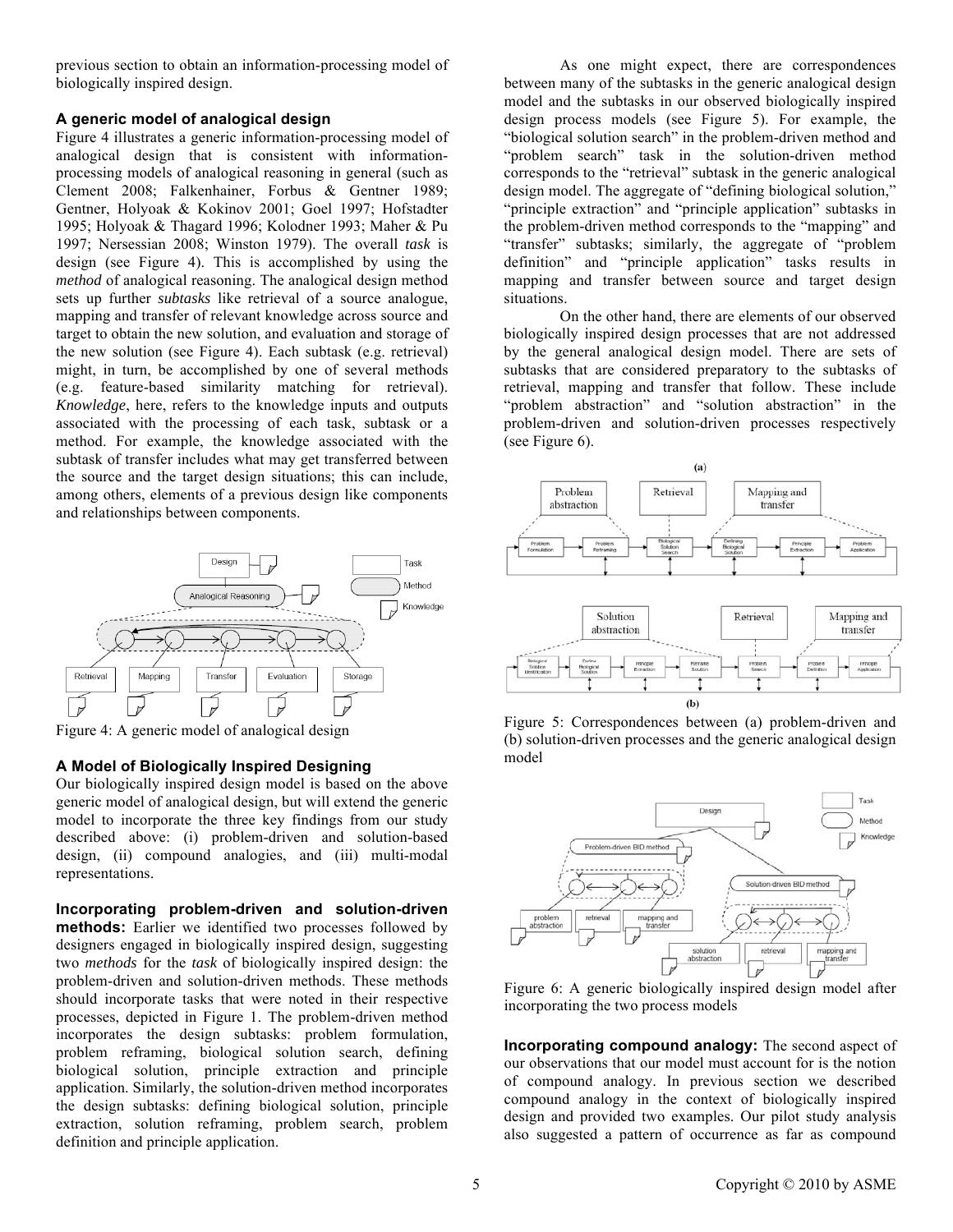analogy is concerned. In this pattern, compound analogy occurred as a result of the evaluation of initial design solution. First, the designers retrieved and transferred a biological source to propose an initial solution to the design problem at hand. For example, in the surfboard problem mentioned in the previous section on compound analogy, they initially retrieved the case of the pony fish and transferred the phenomenon of counter-illumination to obtain a solution that included placing a ventral light source on the surfboard. Second, when they evaluated this initial solution, they identified additional constraints that needed to be met. Addressing these additional constraints became a design sub problem in itself, for which they underwent another cycle of biologically inspired design to obtain a sub-solution. For example, when they evaluated their initial design of the surfboard, they realized that they needed to include a power source for the light included in the design, which made the surfboard heavy and was not desirable. This introduced a constraint of finding an alternative source of power, which became a design problem in itself. To address this problem, they retrieved the case of the brittle star and transferred the phenomenon of photo-reception from ambient light to power the light source. This sub solution is incorporated into the initial solution to obtain a more complete solution.

Incorporating compound analogy into the biologically inspired design model incrementally expands the model as shown in Figure 7. Here, S1 represents the initial solution obtained. The new subtask "evaluate" added to both problem- and solution-driven methods evaluates this initial solution. If a partial failure occurs, a new biologically inspired design subtask is added to address this failure as a new design sub problem. This in turn suggests a new sub solution S2. The subtask "compose" composes S1 and S2 to obtain a more complete solution to the original problem. For expediency, it is assumed here that subtask execution for compound analogy is sequential, represented by one-way arrows between the circles denoting the evaluation, designing and composition. The actual process may in fact involve more complex interactions.

**Incorporating multi-modal representations:** In previous section regarding multi-modal representations, we stated that our designers consistently used a combination of textual descriptions, pictures, graphs, and mathematical representations. These span representations across multiple modalities (textual, diagrammatic, and pictorial) and across multiple levels of abstraction (pictures and diagrams of specific structures or parts of a biological system, to graphs and mathematical equations representing abstract phenomena).

The general analogical design model presented in Figure 4 illustrates that *tasks* and *methods* are associated with *knowledge*. Specifically, these tasks and methods are coupled with the knowledge inputs and outputs required for their processing. The generic analogical design model can place constraints on the *content* (e.g., knowledge should contain teleological models of devices) and the *representation* of that knowledge (e.g. teleological models should be represented in schema-based representations) based on the requirements of the task or method with which that knowledge is associated. However, it is neutral to the *modality* of the representation. In order to incorporate multi-modality into the biologically

inspired design model, at the very least certain tasks and methods should allow for and use knowledge represented in different modalities. For example, consider the task of retrieval. This task requires a knowledge base of various biological cases from which to suggest a particular source(s). Our results imply that representations of these systems can contain not only textual/linguistic modalities but also various kinds of diagrammatic/pictorial modalities. The task of retrieval should incorporate techniques that will also take advantage of knowledge that is present in these other modalities, for example diagrammatic reasoning (Glasgow, Narayanan and Chandrasekaran 1995; Davies, Goel & Yaner 2008; Davies, Goel & Nersessian 2009). The incorporation of multi-modal representations is minimally captured in our developing model shown in Figure 7. This model shows that all the tasks and methods can potentially be associated with, and make use of multi-modal knowledge. Further research is required to determine the exact role played by multi-modal representations in achieving the intended functions of tasks and methods.



Figure 7: Incorporation of compound analogy into biologically inspired design model

## **COMPARISON TO OTHER FRAMEWORKS**

In this section we will compare some existing theories and models against the five issues that we identified as being important for biologically inspired design: (i) making crossdomain analogies, (ii) accounting for two processes of biologically inspired design, viz. problem-driven and solutiondriven processes, (iii) compound analogy, and (iv) multimodal representations. We hope to show that while all of them provide some theoretical coverage with respect to the above issues, none account for all of them.

## **Case-based design**

Case-based reasoning provides one general answer to how new problems (including design problems) are solved by referring to familiar problems with known solutions (Goel & Chandrasekaran 1992; Goel, Bhatta & Stroulia 1997; Kolodner, 1993; Maher & Pu 1997; Wills & Kolodner 1996). Given a problem *Pnew*, first the designer is reminded of a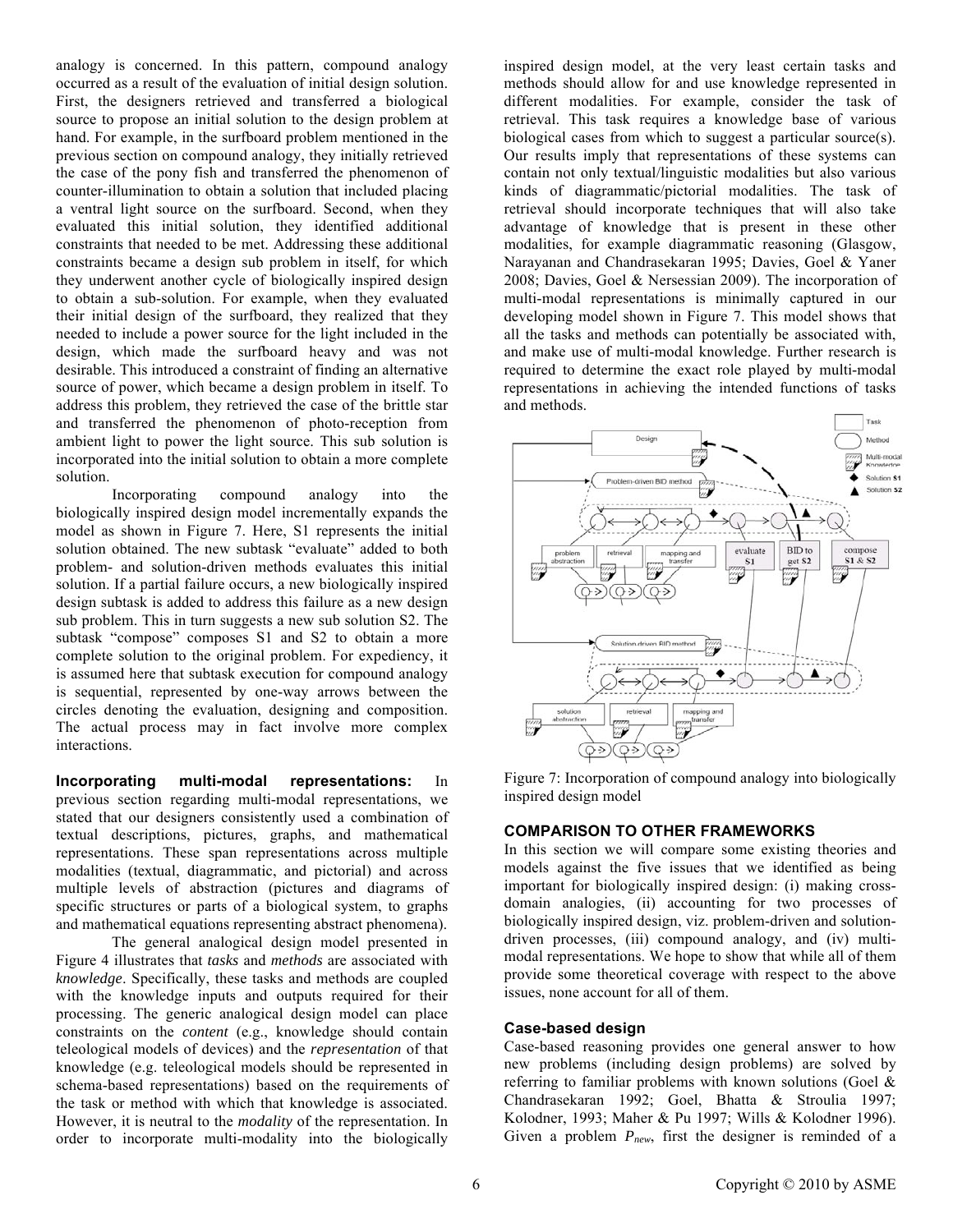familiar problem *Pold* with a solution *Sold*, where *Pold* and *Pnew* are so similar that *Sold* is an approximate solution for *Pnew*. The designer then modifies the selected components in *Sold* to obtain a candidate solution  $S_{new}$  to  $P_{new}$ . Thus in case-based design, the entire solution  $S_{old}$  is transferred to  $S_{new}$  and modified to fit the specifications of *Pnew*. Case-based design thus appears to be a limiting case of the general analogical design model presented earlier in which (a) *Pnew* and *Pold* are very similar and (b) the mapping is a non-issue and the question of transfer reduces to the question of what to modify. A model of case-based design is shown in Figure 8.



Figure 8: A model of Case-based Design

A comparison of Figures 7 and 8 reveals the following similarities and differences between the biologically inspired design model and case-based design:

- Case-based design always starts with a problem, whereas biologically inspired design can also start with a solution.
- Case-based design does not account for some of the tasks and methods that are required to approach a biologically inspired design problem from a solution-driven perspective, including solution abstraction to obtain a transferable principle, and problem search and application of a known principle to a new problem.
- Case-based design has no notion of compound analogy, as it assumes that *Pnew* and *Pold* are so similar that the solution *Snew* can be obtained by directly adapting *Sold*, emphasizing that entire solutions are transferred in casebased design.
- Case-based design does not emphasize the multi-modality of its representations. As a result, there have been few attempts in case-based design to produce models that employ multi-modal representations.
- Case-based design, requiring similar *Pnew* and *Pold*, does not usually address cross-domain analogies, which is required for biologically inspired design by definition.

There are other theories and models related to analogical design that do address the issue of cross-domain retrieval, mapping and transfer. These theories typically employ *generic abstractions* to achieve cross-domain transfer. The analogical reasoning literature in both AI and cognitive science (e.g., Clement 2008; Falkenhainer *et al.*, 1989; Gentner, Holyoak & Kokinov 2001; Goel 1997; Goel & Bhatta 2004; Holyoak & Thagard 1996; Nersessian 2008; Winston 1979) suggests that these generic abstractions are not merely abstractions over features of objects, but they capture relational structure among objects and processes. This implies that the availability of these generic patterns through learning (or otherwise) is an important characteristic of cross-domain analogical design.

#### **Design patterns**

Design patterns (Alexander, Ishikawa & Silverstein 1977) are a kind of generic abstractions that capture knowledge of relations among objects and processes. Design patterns can be of many types depending on the kinds of relations they capture, for example, spatial and structural relations (e.g., Griffith, Nersessian & Goel 1996, 2000) and functional and causal relations (e.g., Bhatta & Goel 1997; Goel & Bhatta 2004). Recent work on design computing has led to computer systems that use design patterns to perform analogical design such as the IDEAL program (Bhatta & Goel 1997; Goel & Bhatta 2004). Similar to case-based design, IDEAL also requires a repository of design cases with known solutions. These cases are indexed by functions in IDEAL. In addition to cases, IDEAL also requires generic abstractions called *design patterns* to facilitate cross-domain knowledge transfer. Design patterns in IDEAL are generic, solution-neutral abstractions over multiple designs that IDEAL *learns* from the design cases in its repository. For example, a number of designs in its repository might implement some form of feedback. Therefore, it learns the abstract "feedback" concept, omitting the specifics of individual cases. Each case in IDEAL contains knowledge about a particular device and the function that the device achieves.





In the IDEAL model, given a specification of the desired function, the designer first retrieves a source design case from the repository that delivers the function closest to the desired function. For example, let us assume that the goal is to design a device that produces an angular momentum with some magnitude  $L_{avg} \pm \delta$  (where  $\delta$  represents a small fluctuation over an average value *Lavg*). The designer probes the memory of design analogues and retrieves the design and SBF model specification of a simple gyroscope. The function of the retrieved design is similar to the desired function except that the output angular momentum fluctuations can fluctuate over a range greater than *δ.*

Next the designer must modify the retrieved design to achieve the required function. IDEAL supports two kinds of modifications: (1) local modifications, characterized by changes only with respect to the parameters of the source design (while retaining the design elements and the design topology), and (2) non-local modifications, characterized by changes to the design topology itself. We suspect that design adaptation from biology to engineering domains will almost always involve non-local changes.

In order to perform a non-local modification the designer uses an analogy, facilitated by design patterns. In the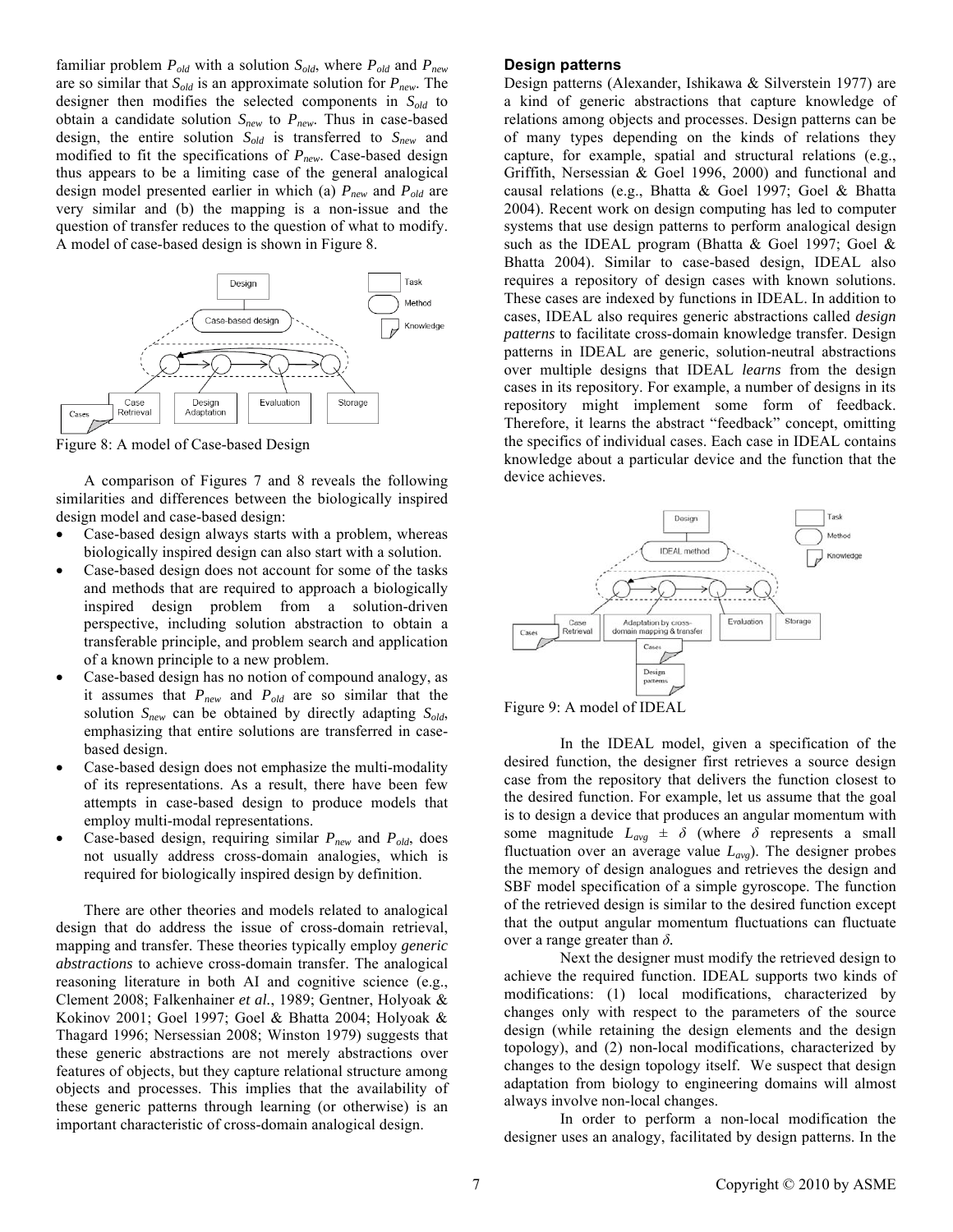above example, when the functional model of the simple gyroscope is analyzed, the designer determines that the output fluctuation of a simple gyroscope is too great. The designer is reminded of the general "feedback" design pattern, which reduces the size of output fluctuation, a direct functional match. The "feedback" design pattern also refers to one or more specific design cases in which the feedback mechanism is implemented. Further, the designs pointed to by the pattern can be from different domains such as an operational amplifier from the electrical domain, which is different from mechanical domain of gyroscopes. The designer then applies the general feedback mechanism to the simple gyroscope design to regulate its output fluctuation. Here the analogue of operational amplifiers is used to adapt the case of a simple gyroscope to achieve the desired function.

A comparison of Figures 7 and 9 reveals the following similarities and differences between the biologically inspired design model and the IDEAL model:

- Retrieval is based on functions in both models.
- Cross-domain mapping and transfer occurs in both models.
- IDEAL is predominantly problem-driven and cannot account for the solution-driven process.
- IDEAL does not address problem decomposition and the subsequent guiding of the analogy process.
- IDEAL does not address the notion of compound analogy.

## **TRIZ**

We interpret TRIZ (Altshller 1984) as a theory of analogybased design invention. The TRIZ model can be considered an extension of the case-based design model discussed in the last section. In the TRIZ model there is a repository of design cases with known solutions, where each case is indexed by contradictions that arose in the original design situation. For example, consider a case in the repository that represents the design of an airplane wing. In this case the designer faces the contradiction of obtaining a material that is both strong and light-weight, and solves it using a solution, say  $S<sub>1</sub>$ . This case is then indexed by the contradiction "strong yet light-weight material." Additionally, if the particular solution  $S_l$  belongs to a more general way of resolving contradictions of a particular kind, it may be categorized as a generic abstraction, such as "use porous materials (to resolve the contradiction of strong yet light-weight material)". TRIZ posits the existence of forty such generic ways of resolving conflicts, called inventive principles. These principles were extracted by dropping the domain specifics and retaining the essence of how a particular class of contradictions is solved. So we can imagine each principle pointing to numerous cases (potentially belonging to different domains) in which that principle was used to resolve a conflict.

When the designer is presented with a design problem, she reformulates the problem to identify certain key contradictions in the requirements of the design. For each contradiction, she is reminded of a general inventive principle that is applicable for resolving that conflict. In addition to suggesting the essence of a solution for resolving that conflict, the inventive principle also points to a number of cases in which that general principle was instantiated. These cases can originate from domains different from the one in which the designer is currently working. TRIZ however does not address

the issue of how transfer occurs (Cavallucci, 2002): "Then the creative skills of the designer are dedicated to interpret these models with their industrial realities in order to build a concrete given solution."



Figure 10: A model of TRIZ

A comparison of Figures 7 and 10 reveals the following similarities and differences between the biologically inspired design model and TRIZ:

- TRIZ provides an account for problem abstraction and cross-domain case retrieval, but it does not address the issue of mapping and transfer.
- TRIZ is problem-driven. It does not address the question of how, given a design solution, one can find and solve other interesting problems that this solution is applicable to.
- TRIZ does not address the notion of compound analogy.
- TRIZ does not provide any interesting content account or representational account of knowledge of either the cases or the generic abstractions (inventive principles).

## **CONCLUSION**

Our research goal is to understand the cognitive basis of biologically inspired design, and to use this understanding to develop computational methods and tools to support engineering designers. We first conducted a study of biologically inspired design *in situ* and identified salient aspects of biologically inspired design as described in our earlier papers (Vattam, Helms & Goel 2008; Vattam, Helms & Goel 2009). In this paper, we sketched a macrocognitive information-processing model of biologically inspired design (see Figure 7). This model is based on several observations. (1) Biologically inspired design entails cross-domain analogies. (2) Biologically inspired design entails two distinct but related processes: problem-driven design and solutionbased design. (3) There is a rich and complex interplay between the process of problem decomposition and the process of analogical mapping and transfer of knowledge from the domain of biology to engineering. (4) Biologically inspired design often involves compound analogies. (5) Successful biologically inspired design requires that designers carry rich representations of the systems they bring to bear during design. Further, these rich representations are multimodal in nature and are organized at different levels of abstraction. These representations also explicitly capture functions and mechanisms that achieve those functions on the one hand, and the affordances and constraints posed by the physical structures for enabling the said mechanisms on the other hand.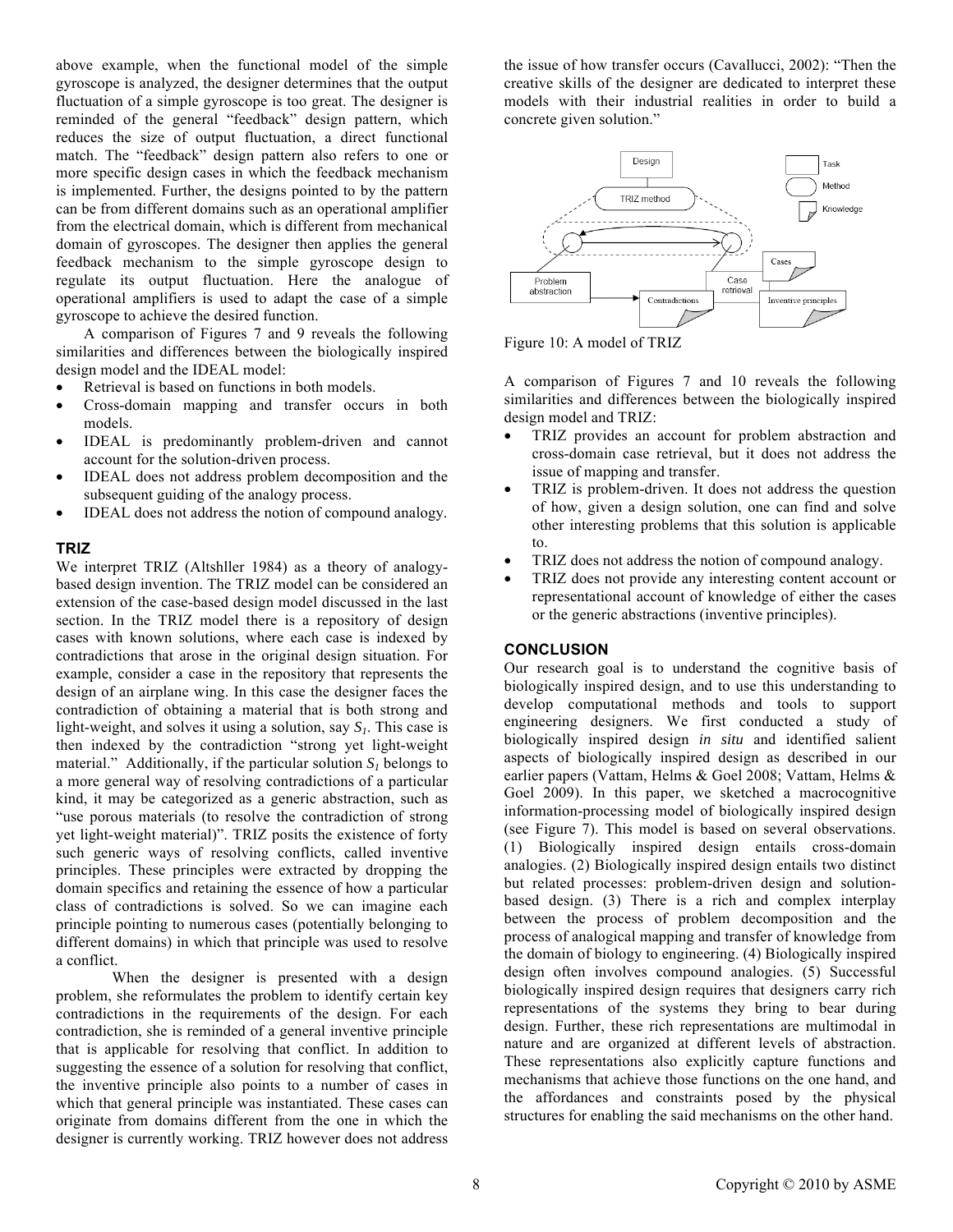We also compared our information-processing model of biologically inspired design with three existing models of analogical design. We found that the compared models do not address all the salient aspects of biologically inspired design that we have uncovered, with different theories having different explanatory strengths and weaknesses. Our next efforts on biologically inspired design include (1) bridging the theoretical gap that exists by extending the existing theories of analogical design to encompass biologically inspired design, (2) developing normative approaches to biologically inspired design based on our theory-building to increase the success rate of biologically inspired design and to accelerate the innovation accompanied by this approach to design, and (3) designing and developing computer-based support tools to enhance and facilitate the process of biologically inspired design. Recently, we have developed an interactive tool called DANE (for Design by Analogy to Nature Engine) and introduced it within the biologically inspired design classroom we discussed earlier. We are presently analyzing the results of this intervention.

## **ACKNOWLEDGEMENTS**

We thank the instructors and students of the ME/ISyE/MSE/PTFe/BIOL 4803 class in Fall 2006, especially Profs Jeannette Yen and Marc Weissburg, This research is supported by an NSF Creative IT Grant (#0855916) entitled MAJOR: Computational Tools for Enhancing Creativity in Biologically Inspired Engineering Design.

## **REFERENCES**

- Alexander, C., Ishikawa, S., Silverstein, M. (1977) A Pattern Language: Towns, Buildings, Construction. Oxford.
- Altshller, G. (1984). *Creativity as an exact science*. Gordon and Branch Publishers, Luxembourg.
- Bhatta, S. & Goel, A.K. (1997) Sambasiva Bhatta & Ashok Goel. A Functional Theory of Design Patterns. In *Proc. 15th International Joint Conference on Artificial Intelligence* (IJCAI-97), Nagoya, Japan, August 1997, pp. 294-300.
- Brown, D. C., and Chandrasekaran, B. 1989. *Design Problem Solving: Knowledge Structures and Control Strategies*. San Mateo, Calif.: Morgan Kaufmann.
- Cavallucci, D. (2002). TRIZ, the Altshullerian approach to solving innovative problems. In Chakrabarti, A. (Ed.), *Engineering design synthesis: understanding, approaches, and tools*. London: Springer.
- Campbell, M.I., Cagan, J., Kotovsky, K. (2003) The A-Design approach to managing automated design synthesis, *Research in Engineering Design*, 14(1):12–24.
- Clement, John (2008). *Creative Model Construction in Scientists and Students: The Role of Imagery, Analogy, and Mental Simulation*. Dordrecht: Springer.
- Chakrabarti, A., Sarkar, P., Leelavathamma, B., & Nataraju, B. (2005) A functional representation for aiding biomimetic and artificial inspiration of new ideas. Artificial Intelligence for Engineering Design, Analysis and Manufacturing, 19:113-132.
- Chandrasekaran, B., (1990) Design problem solving: A task Analysis. AI Magazine,
- Chui, I., & Shu, L. (2007) Biomimetic design through natural language analysis to facilitate cross-domain analysis.

Artificial Intelligence for Engineering Design, Analysis and Manufacturing, 21: 45-59.

- Davies, J., Goel, A.K., & Yaner, P.W. (2008) Proteus: Visuospatial analogy in problem-solving. Knowledge-Based Systems, 21(7): 636-654.
- Davies, J., Goel, A.K., & Nersessian, N. (2009) A Computational Model of Visual Analogies in Design. Cognitive Systems Research, 10(3): 204:215.
- Falkenhainer, B., Forbus, K., and Gentner, D. (1989). The Structure-Mapping Engine: Algorithms and Examples. *Artificial Intelligence*, 41-1:63.
- Gentner, D, Holyoak, K.J., & Kokinov, B.N. (2001) The Analogical Mind: Perspectives from Cognitive Science, MIT Press.
- Gero, J.S., and Kannengiesser, N. (2004) The Situated Function-Behavior-Structure Framework, *Design Studies*, 25(4), pp. 373–391.
- Glasgow, J., Narayanan, H. N., and Chanrasekaran, B. (Eds.)<br>1995. Diagrammatic Reasoning: Cognitive and 1995. *Diagrammatic Reasoning: Cognitive and Computational Perspectives*. AAAI Press, Menlo Park, CA, 1995.
- Goel, A. K. (1997). Design, Analogy, and Creativity. *IEEE Expert* 12(3): 62-70.
- Goel, A.K & Bhatta, S. (2004) Design Patterns: An Unit of Analogical Transfer in Creative Design. *Advanced Engineering Informatics*, 18(2):85-94, April 2004.
- Goel, A.K., Bhatta, S. & Stroulia, E. (1997) Kritik: An Early Case-Based Design System. In *Issues and Applications of Case-Based Reasoning in Design*, M. Maher and P. Pu (editors), Mahwah, NJ: Erlbaum, pages 87-132, 1997.
- Goel, A.K., & Chandrasekaran, B. (1992) Case-Based Design: A Task Analysis. In *Artificial Intelligence Approaches to Engineering Design, Volume II: Innovative Design*, C. Tong and D. Sriram (editors), pp. 165-184, San Diego: Academic Press, 1992.
- Griffith, T. W., Nersessian, N. J., and Goel, A. K. (1996). The role of generic models in conceptual change," in Proceedings of the *Eighteenth Annual Conference of the Cognitive Science Society*.
- Griffith,T. Nersessian, N., & Goel, A.K. (2000) Functionfollows-Form: Generative Modeling in Scientific Reasoning. In *Proc. 22nd Cognitive Science Conference*, 2000.
- Helms, M., Vattam, S.V., & Goel, A.K. (2009) Biologically Inspired Design: Products and Processes, *Design Studies*; in press.
- Helms, M., Vattam, S., Goel, A.K., Yen, J., & Weissburg, M. (2008). Problem-Driven and Solution-Based Design: Twin Processes of Biologically Inspired Design. *Silicon+Skin: Biological Processes and Computation. Proc. of the 28th Annual Conference for ACADIA,* 94 -101. Minneapolis, October 16-19.
- Hoffman, R. R. (2008). Influencing versus Informing Design, Part 2: Macrocognitive Modeling, *IEEE Intelligent Systems*, 23(6): pp. 86-89.
- Hofstadter, D. (1995) *Fluid Concepts and Creative Analogies.*  Basic Books.
- Holyoak, K., & Thagard, P. (1996) *Mental Leaps: Analogy in Creative Thought.* MIT Press.